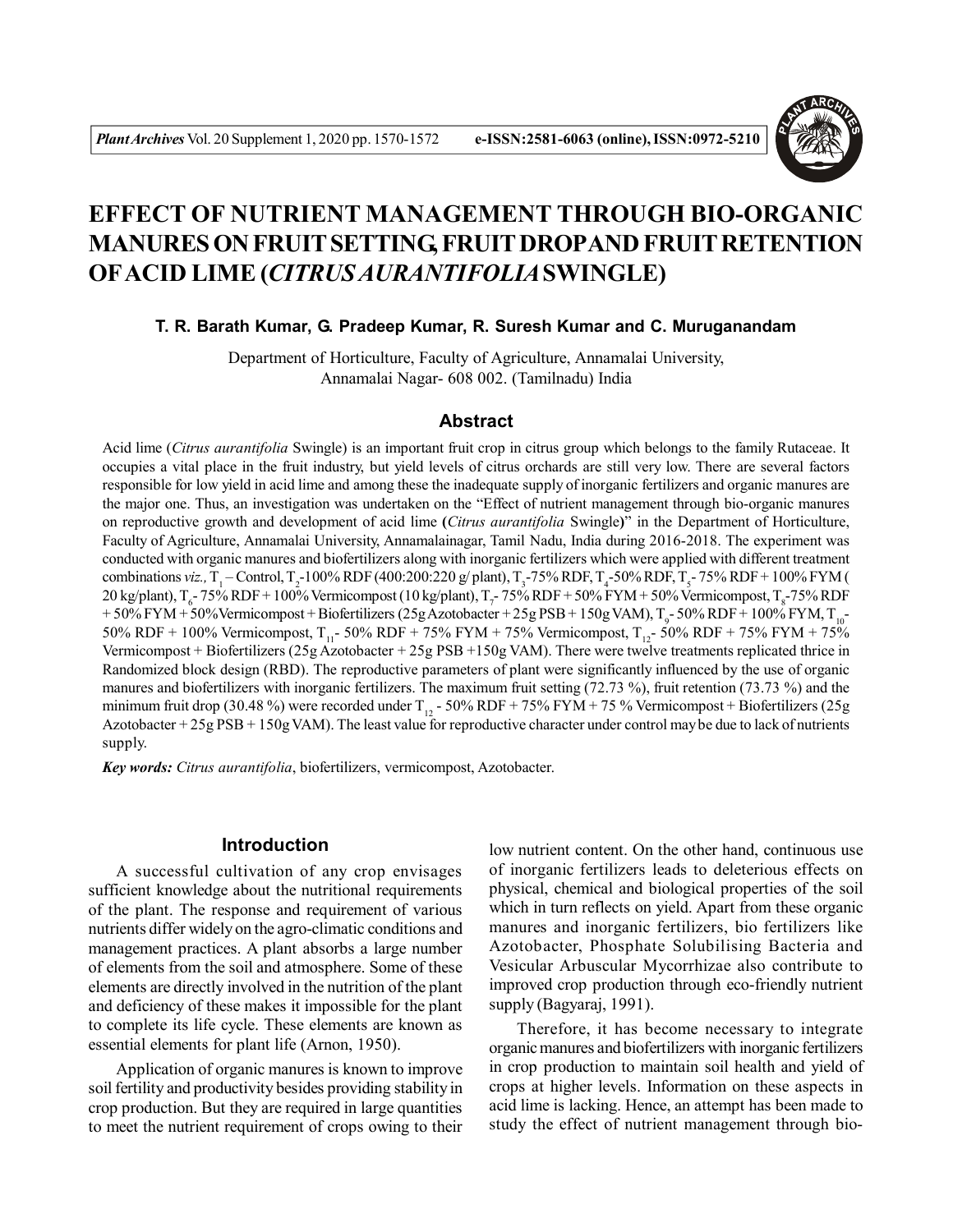organic manures on reproductive growth and development of acid lime.

#### **Materials and Methods**

The experiment was conducted in the Department of Horticulture, Faculty of Agriculture, Annamalai University, Annamalainagar, Tamil Nadu, India during 2016-2018. The treatment consisted with organic manures and biofertilizers along with inorganic fertilizers which were applied with different treatment combinations *viz.,*  $T_1$  – Control,  $T_2$ -100% RDF (400:200:220 g/ plant),  $T_3$ -75% RDF, T<sub>4</sub>-50% RDF, T<sub>5</sub>-75% RDF + 100% FYM ( 20 kg/plant),  $T_c$ - 75% RDF + 100% Vermicompost (10 kg/plant),  $T_7$ - 75% RDF + 50% FYM + 50% Vermicompost,  $T_s$ -75% RDF + 50% FYM +  $50\%$ Vermicompost + Biofertilizers (25g Azotobacter +  $25g$  PSB + 150g VAM),  $T_{9}$ - 50% RDF + 100% FYM,  $T_{10}$ - 50% RDF + 100% Vermicompost,  $T_{11}$ - 50% RDF + 75% FYM + 75% Vermicompost,  $T_{12}$ - 50% RDF + 75% FYM + 75% Vermicompost + Biofertilizers (25g Azotobacter  $+25g$  PSB  $+150g$  VAM). There were twelve treatments replicated thrice in Randomized block design (RBD). The observations were recorded on reproductive parameters *viz.*, fruit setting (%), fruit drop (%) and fruit retention  $( %)$  The data generated through this investigation was analyzed by the statistical method of Panse and Sukhatme (1985).

## **Results and Discussion**

The reproductive parameters of plant were significantly influenced by the use of organic manures and biofertilizers with inorganic fertilizers. The maximum

fruit setting  $(72.73\%)$ , fruit retention  $(73.73\%)$  and fruit drop (30.48 %) were recorded under T<sub>12</sub> - 50% RDF + 75% FYM + 75 % Vermicompost + Biofertilizers (25g Azotobacter  $+ 25g$  PSB  $+ 150g$  VAM). The least value for reproductive character under control may be due to lack of nutrients supply.

The optimum dose of nutrient combinations (NPK) accelerates the metabolic activities of the plant by increasing the meristematic activities which in turn increases the vegetative growth and ultimately lead to increase flowering, maximum fruit setting percent and maximum fruit retention percent. Similar results have also been reported by Zang and Lei (2000) and Uma Shankar *et al.,* (2002) in guava.

The highest fruit set and retention might be due to supply of nutrients in adequate proportion right from starting of the experimentation to the harvesting of crop, which induces more flowering and retention of fruit due to production and supply of photosynthates at critical requirement. The results are also in close conformity with the findings of Singh *et al.,* (2010) in ber, Goswami *et al.,* (2012) in guava and Singh *et al.,* (2014) in bael.

The fact that combined application of nitrogen and FYM enhances leaf expansion and its dark green colour, which favours photosynthesis and respiration; hence, growth is enhanced by application nitrogen and balanced nutrition provided by FYM. It does not only add organic matter and macro and micro nutrients to soil, but also improves the physico-chemical properties of soil, which provides better conditions for plant growth and development. The findings are in line with the results obtained in kinnow (Garwal *et al.,* 2014).

**Table 1:** Effect of nutrient management through bio-organic manures on Fruit setting (%), Fruit drop (%) and Fruit retention (%) of Acid lime (*Citrus aurantifolia* Swingle).

| Tr.                                 |                                                                                 | Fruit                   | Fruit | Fruit        |
|-------------------------------------|---------------------------------------------------------------------------------|-------------------------|-------|--------------|
| No.                                 | Treatment                                                                       | setting(%) $ drop(\%) $ |       | retention(%) |
| $T_{1}$                             | Control                                                                         | 35.06                   | 61.74 | 30.04        |
| T,                                  | 100% RDF (400:200:220 g/plant)                                                  | 45.79                   | 53.74 | 41.78        |
| $\overline{T}_3$                    | 75% RDF                                                                         | 42.11                   | 56.47 | 37.49        |
| $\overline{T}_4$                    | 50% RDF                                                                         | 38.64                   | 59.13 | 33.81        |
| $\overline{T_5}$                    | $75\%$ RDF + 100% FYM (20 kg/plant)                                             | 52.89                   | 48.02 | 50.21        |
| $\overline{T_{6}}$                  | $75\%$ RDF + 100% Vermicompost (10 kg/plant)                                    | 58.83                   | 42.64 | 57.32        |
| $\overline{T}$ ,                    | $75\%$ RDF + 50 % FYM + 50 % Vermicompost                                       | 62.35                   | 39.47 | 61.73        |
| $T_{\rm g}$                         | $75\%$ RDF + 50% FYM + 50 % Vermicompost +                                      |                         |       |              |
|                                     | Biofertilizers $(25g \text{ Azotobacter} + 25g \text{ PSB} + 150g \text{ VAN})$ | 68.56                   | 33.85 | 69.34        |
| $T_{\rm o}$                         | $50\%$ RDF + $100\%$ FYM                                                        | 49.55                   | 50.90 | 46.32        |
| $\overline{T}_{10}$                 | $50\%$ RDF + $100\%$ Vermicompost                                               | 55.42                   | 45.73 | 53.45        |
| $\overline{T}_{\!\perp\!\!\!\perp}$ | $50\%$ RDF + 75% FYM + 75 %Vermicompost                                         | 66.39                   | 36.26 | 66.40        |
| $\overline{T}_{12}$                 | $50\%$ RDF + $75\%$ FYM + $75\%$ Vermicompost +                                 |                         |       |              |
|                                     | Biofertilizers $(25g \text{ Azotobacter} + 25g \text{ PSB} + 150g \text{ VAN})$ | 72.73                   | 30.48 | 73.73        |
|                                     | S.Ed                                                                            | 1.55                    | 1.27  | 1.78         |
|                                     | $CD(P=0.05)$                                                                    | 3.12                    | 2.58  | 3.59         |

Vermicompost has very high porosity, aeration, drainage and water holding capacity and have a vast surface area, providing strong absorbability and retention of nutrients for longer period of time hence maximizing fruit setting percentage and fruit retention percentage. Singh *et al.,* (2008) in aonla and Dhomane *et al.,* (2011) in guava also reported similar results.

Presence of B group vitamins, plant hormones and chemical exudates released during